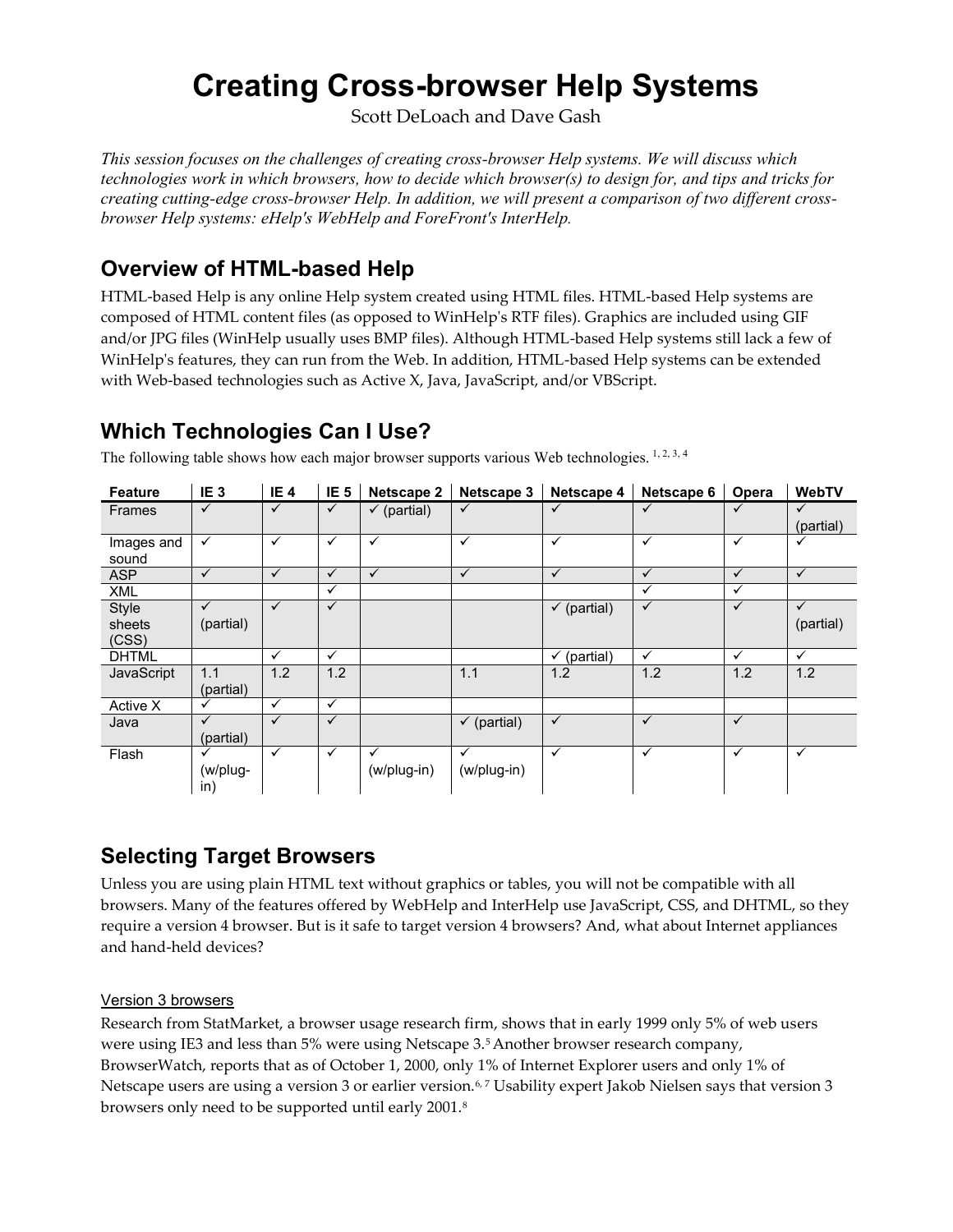### Internet appliances and hand-held devices

Internet appliances and hand-held devices are getting a lot of publicity, and many people are starting to see them as "the next big thing." However, BrowserWatch reports that Internet appliances such as I-Opener have only .01% of the current browser market.<sup>9</sup> It seems premature to design around limitations required by .01% of the market, especially considering that these "innovators" have other ways to access the Web.<sup>10</sup>

Palm Pilots and telephones provide extremely small screens. For this reason, most usability experts and Web interface designers recommend developing multiple interfaces, where the small screen interface does not show all of the information. Ideally, the small screen version of your application should offer embedded Help information rather than a full Help system.

# **Using InterHelp**

InterHelp is ForeFront Inc.'s proprietary, cross-platform, browser-independent Help solution. It appears inside a frameset with the navigation on the left and the content on the right. The navigation controls can use Java applets or a user-specified topic as their source.



**Sample InterHelp system (Employee Handbook project)**

### **Creating and Distributing InterHelp**

When you create InterHelp, ForeHTML Pro creates an "HTML" folder beneath your project folder that contains all of the files you need to distribute. The HTML folder includes:

- all of your HTML, multimedia, and image files
- a frameset file (helpset.htm, or a name of your choice)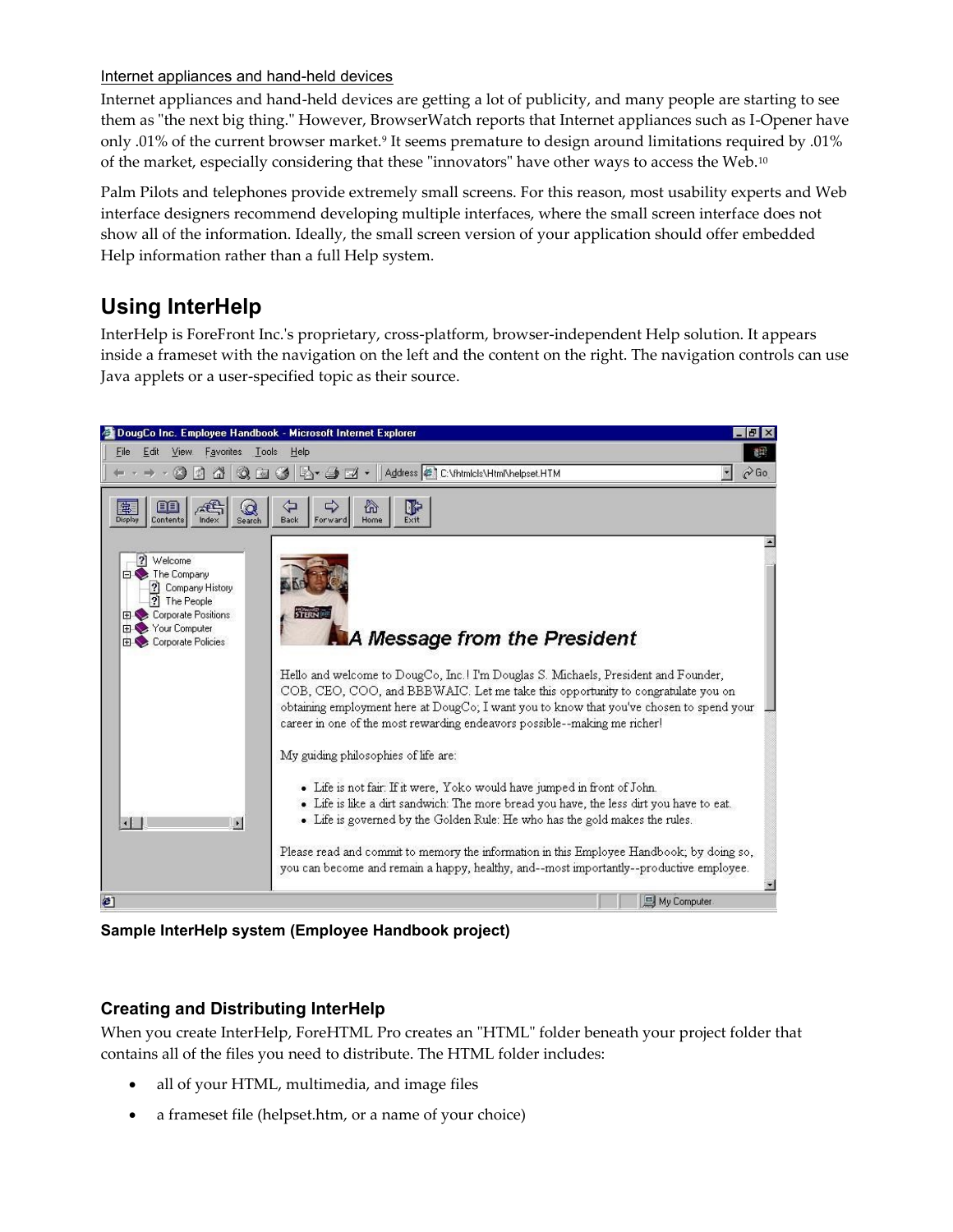- TOC (hhc) and index (hhk) files
- required JavaScript files
- the TOC/index/search applets as a ZIP (Netscape), and CAB (Internet Explorer) file
- any baggage files

You may also create a master ZIP file, containing all of the above files, for ease of distribution. (Of course, it must be unzipped before the system can be used.)

The table below lists the primary InterHelp files and provides brief descriptions.

| <b>File</b>               | <b>Description</b>                                                  |
|---------------------------|---------------------------------------------------------------------|
| *.htm                     | Project topic files                                                 |
| helpset.htm               | Starting navigation frameset                                        |
|                           | (senses browser, populates frames accordingly)                      |
| *.gif, *.jpg              | Project graphics files and InterHelp button images                  |
| $^*$ .js                  | InterHelp JavaScript routines                                       |
| $*.$ css                  | Project cascading style sheet(s)                                    |
| $*.xml,*.dtd,*.jhm,*.fhd$ | JavaHelp support files                                              |
| interhlp.cab              | InterHelp Java applets in Internet Explorer-compatible cabinet file |
| interhlp.zip              | InterHelp Java applets in Netscape Navigator-compatible ZIP file    |
| navbar.htm                | Navigation (button) bar setup                                       |
| projectname.zip           | ZIP file containing entire InterHelp output                         |

## **Using WebHelp**

WebHelp is eHelp's (formerly Blue Sky Software Corporation) proprietary, cross-platform, browserindependent Help solution. It appears inside a frameset with the navigation on the left and the content on the right. The navigation controls can use Dynamic HTML or a Java applet.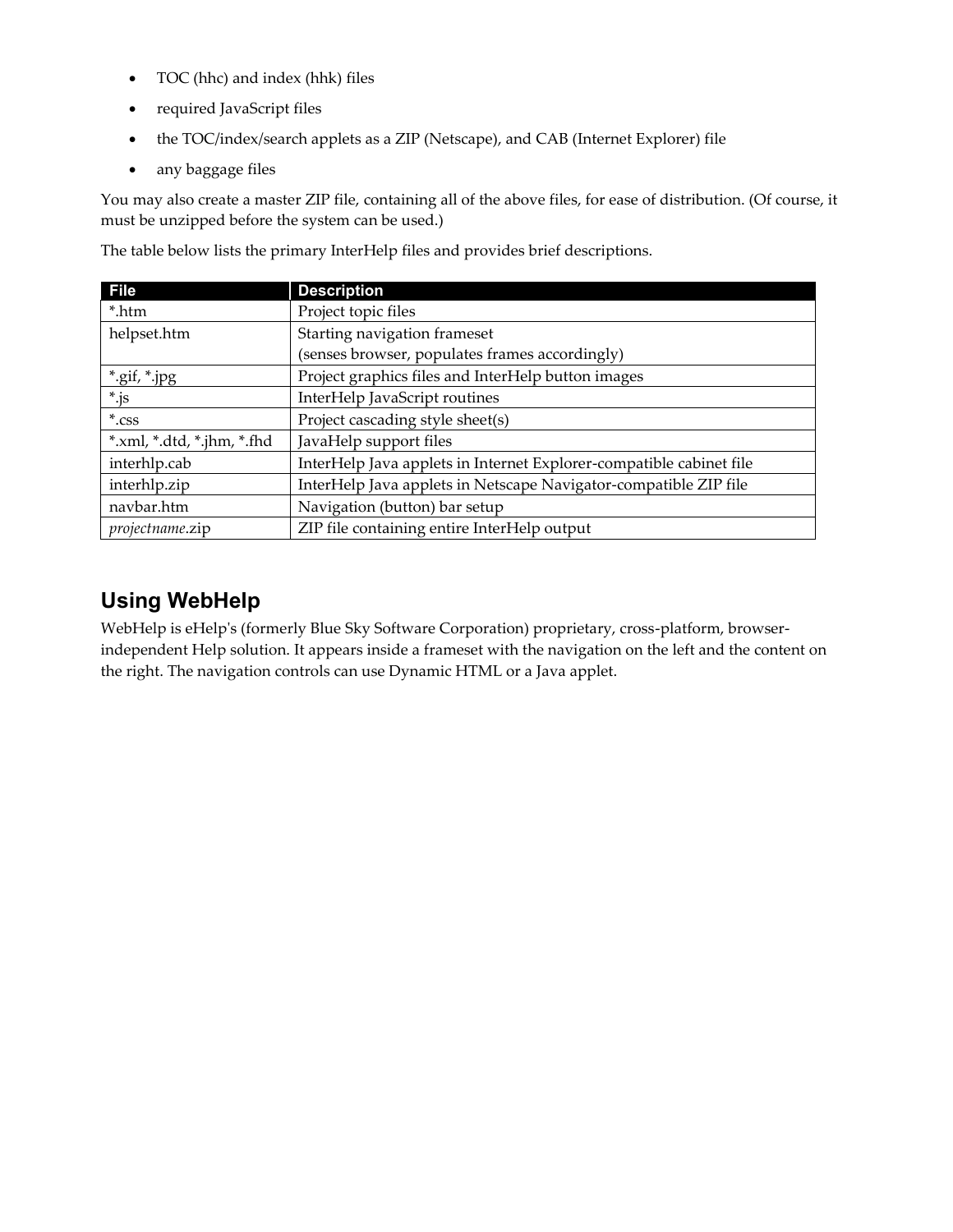

**Sample WebHelp system (Internet Explorer 5 Help system converted to WebHelp)**

### **Creating and Distributing WebHelp**

When you create WebHelp, RoboHELP creates a "WebHelp" folder that contains all of the files you need to distribute. The WebHelp folder includes:

- all of your HTML, multimedia, and image files
- a frameset file (yourprojectname.htm)
- TOC (hhc) and index (hhk) files
- the eHelp JavaScript file (ehlpdhtm.js)
- the WebHelp TOC/index/search applet as a ZIP (Netscape), CAB (Internet Explorer), and JAR (Java) file
- any baggage files

The tables below list all of the WebHelp files and provide brief descriptions.

| <b>File</b>  | <b>DHTML or Java?</b> | <b>Description</b>                        |
|--------------|-----------------------|-------------------------------------------|
| project.htm  | both                  | WebHelp frameset                          |
| navframe.htm | both                  | Navigation frame JavaScript file          |
|              |                       | (senses browser and adjusts accordingly)  |
| navpane1.htm | <b>DHTML</b>          | Navigation frameset                       |
| navpane2.htm | Java                  | Navigation frameset                       |
| tabframe.htm | <b>DHTML</b>          | Navigation frame that contains tab images |

### General Navigation Frame and setup files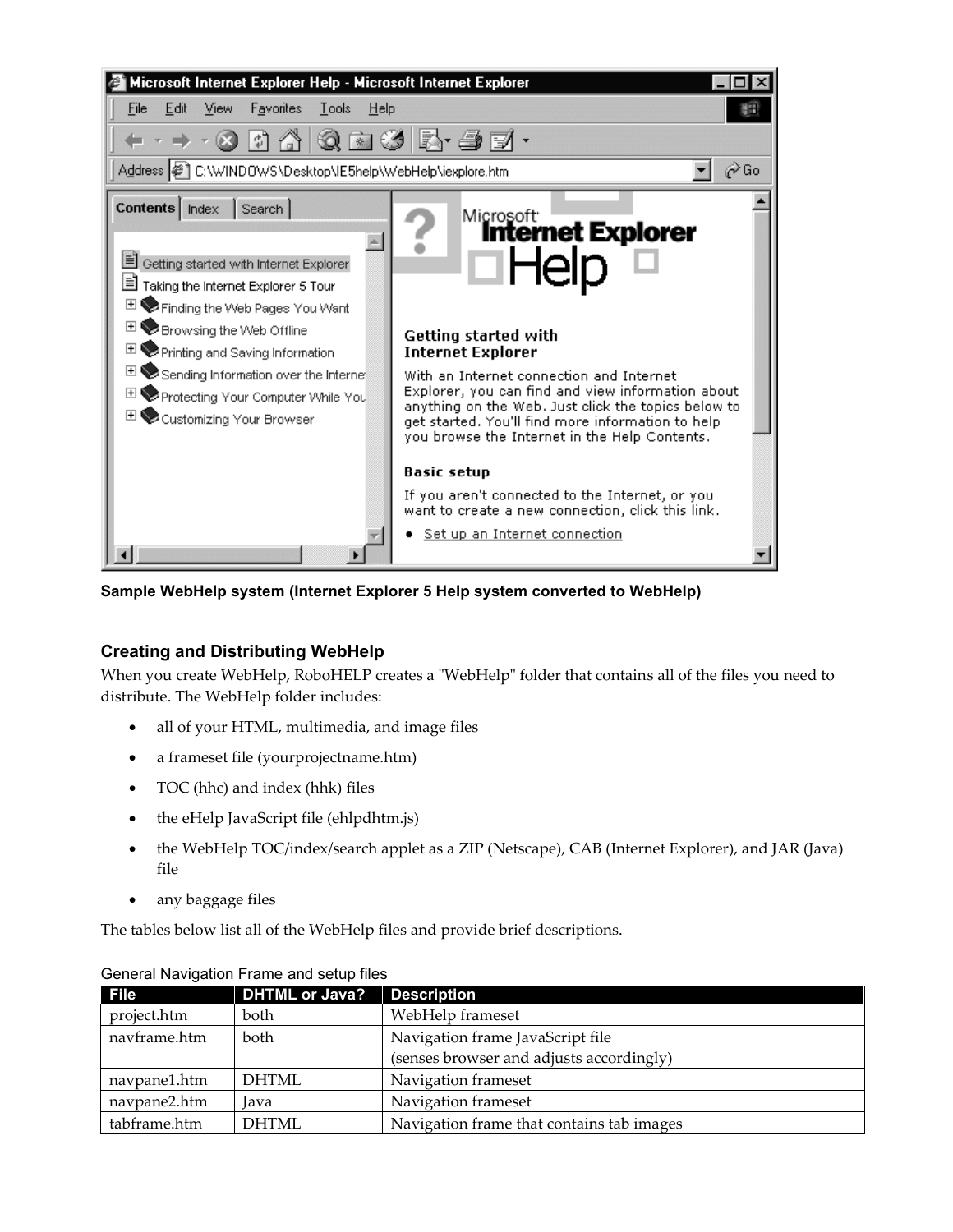| <b>File</b>  | DHTML or Java? | <b>Description</b>                                          |
|--------------|----------------|-------------------------------------------------------------|
| webhelp.cab  | Java           | WebHelp applet in Internet Explorer-compatible cabinet file |
| webhelp0.cab | Java           | WebHelp applet in Internet Explorer-compatible cabinet file |
|              |                | (compressed version)                                        |
| webhelp.jar  | lava           | WebHelp applet in Java-compatible JAR file                  |
| webhelp.zip  | Java           | WebHelp applet in Netscape Navigator-compatible ZIP file    |
| webhelp0.zip | Java           | WebHelp applet in Netscape Navigator-compatible ZIP file    |
|              |                | (compressed version)                                        |
| webhelp4.js  | <b>DHTML</b>   | JavaScript file that controls the TOC, index, and search    |

### TOC tab files

| File            | <b>DHTML or Java?</b> | <b>Description</b>                              |
|-----------------|-----------------------|-------------------------------------------------|
| tocdhtml.htm    | DHTML                 | TOC in DHTML for Internet Explorer 4+           |
| toclist.htm     | <b>DHTML</b>          | TOC in HTML for older browsers                  |
| project.hhc     | lava                  | TOC in HTML Help's site map format              |
| project.hhc.zip | lava                  | TOC in HTML Help's site map format (compressed) |

*Note: WebHelp's DHTML format option will use DHTML for Internet Explorer, but it will use the Java applet for Netscape.*

### Index tab files

| <b>File</b>     | <b>DHTML</b> or Java? | <b>Description</b>                                             |
|-----------------|-----------------------|----------------------------------------------------------------|
| idxdhtml.htm    | <b>DHTML</b>          | Index frameset                                                 |
| idxform.htm     | <b>DHTML</b>          | Index frame where user enters keywords                         |
| idxbody.htm     | <b>DHTML</b>          | Index in DHTML format for Internet Explorer 4+                 |
| idxlist.htm     | <b>DHTML</b>          | Index in HTML for older browsers                               |
| project.hhk     | Java                  | Index in HTML Help's site map format                           |
| project.hhk.zip | Java                  | Index in HTML Help's site map format (compressed)              |
| project.hhs     | Java                  | Storage file for stop keywords, keywords, and number of topics |

*Note: WebHelp's DHTML format option will use DHTML for Internet Explorer, but it will use the Java applet for Netscape.*

### Search tab files

| File         | DHTML or Java? Description |                                                         |
|--------------|----------------------------|---------------------------------------------------------|
| ftsdhtml.htm | DHTML                      | Full-text search frameset                               |
| ftxform.htm  | DHTML                      | Full-text search frame where user enters search terms   |
| ftsbodv.htm  | DHTML                      | Full-text search frame that displays the search results |

### Topic-related files

| File        | <b>DHTML or Java?</b> | <b>Description</b>                                                 |
|-------------|-----------------------|--------------------------------------------------------------------|
| bsscnbar.js | <b>both</b>           | JavaScript file that controls the Hide/Show Navpane and Sync TOC   |
|             |                       | buttons in topics                                                  |
| eHelp.xml   | both                  | XML file that is used to control the WebSearch button              |
| ehlpdht1.js | <b>both</b>           | JavaScript files that control Related Topics popups, Smart popups, |
| ehlpdht2.js |                       | and other Dynamic HTML effects (split to support Windows 3.1       |
|             |                       | file size limitation)                                              |
| ehlpdhtm.js | <b>both</b>           | JavaScript file that controls Related Topics popups, Smart popups, |
|             |                       | and other Dynamic HTML effects                                     |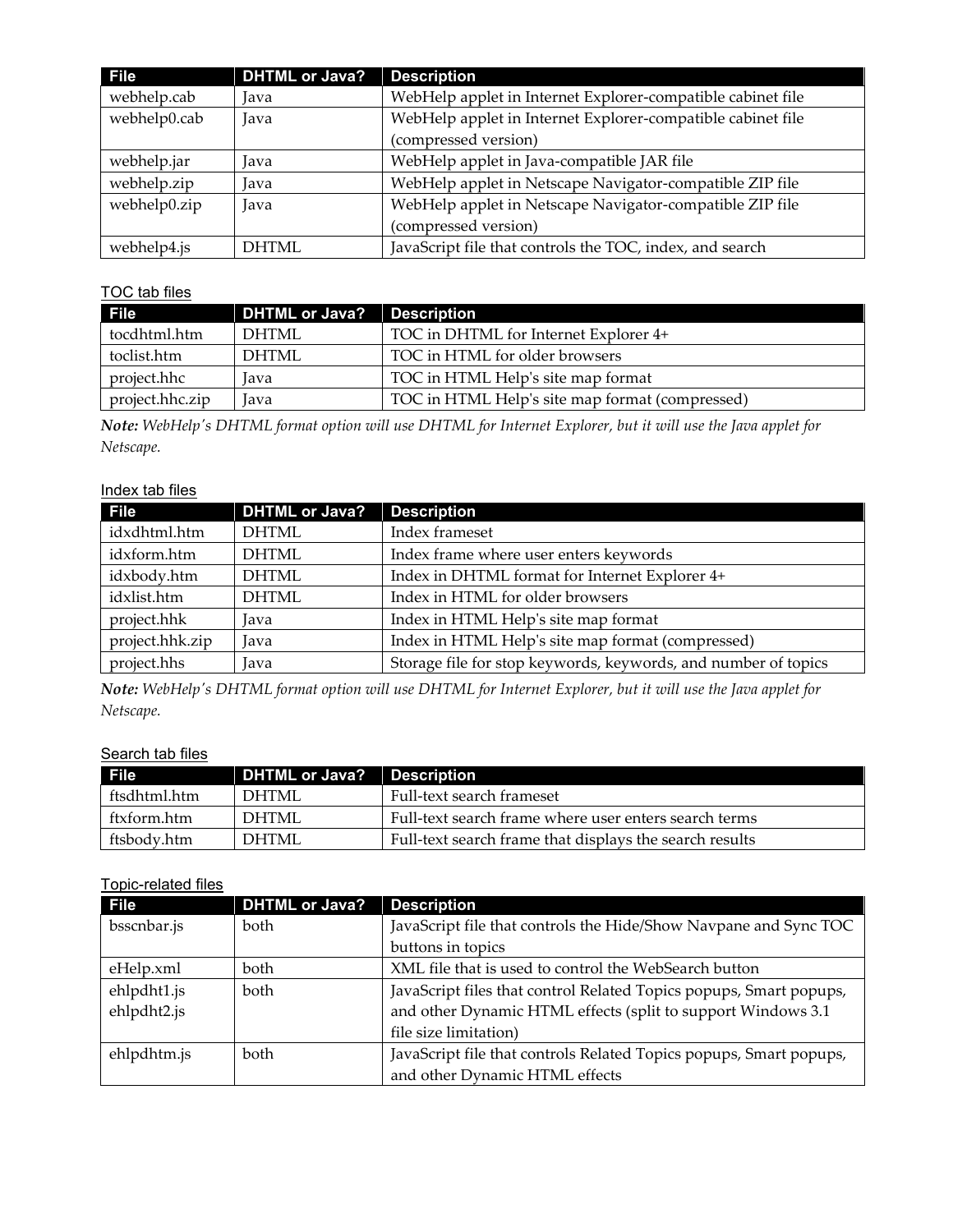# **WebHelp and InterHelp Feature Comparison**

|                        | WebHelp                              | <b>InterHelp</b>                     |
|------------------------|--------------------------------------|--------------------------------------|
| operating systems      | Windows, UNIX, Linux, Sun Solaris    | Windows, UNIX, Linux, Sun Solaris    |
| supported              | and Macintosh                        | and Macintosh                        |
| browser(s) supported   | Browser-independent, but works       | Browser-independent, but works       |
|                        | much better with version 4+ browsers | much better with version 4+ browsers |
| TOC and index          | Yes                                  | Yes                                  |
| search                 | Yes                                  | Yes                                  |
| DHTML-based            | Yes                                  | No                                   |
| navigation option      |                                      |                                      |
| custom button bar      | N <sub>o</sub>                       | Yes                                  |
| auto-sync TOC          | Yes                                  | Yes                                  |
| hide/show navigation   | Yes                                  | Yes                                  |
| button                 |                                      |                                      |
| popups                 | Yes                                  | Yes                                  |
| glossary popups        | Yes                                  | Yes                                  |
| browse sequences       | Yes                                  | Yes                                  |
| related topics buttons | Yes                                  | Yes                                  |
| links to secondary     | <b>No</b>                            | Yes                                  |
| windows                |                                      |                                      |
| design templates       | No                                   | Yes                                  |
| headers, footers,      | No                                   | Yes                                  |
| conditional text       |                                      |                                      |

The following table compares the main features of WebHelp and InterHelp.<sup>7,8</sup>

# **Tips and Tricks**

Below are some common questions about HTML-based Help and their answers. Time permitting, we will provide more tips and tricks in the presentation.

### **"How do I open links in my Help system to secondary windows?"**

ForeHelp/ForeHTML Pro allows you to define secondary windows, and open them from any jump simply by choosing the window on the Make Jump dialog.

RoboHELP HTML does not provide a way to open links in secondary windows. However, you can use the following JavaScript to use secondary windows. This script will open a secondary window that is 520 pixels wide and 350 pixels tall. The window size can be changed, but there is a browser-dependent minimum (usually around 100x100). Also, some older browsers will crash if there is a space, linefeed, or carriage return in the third parameter (boldfaced text below).

```
<HTML>
<HEAD>
<TITLE>Sample link to a secondary window</TITLE>
<SCRIPT>
function open_window(url) {
window.open(url, 'helpwin2','toolbar=0,location=0,directories=0, 
status=0,menubar=0,scrollbars=0,resizable=0,width=520,height=350');
}
</SCRIPT>
</HEAD>
```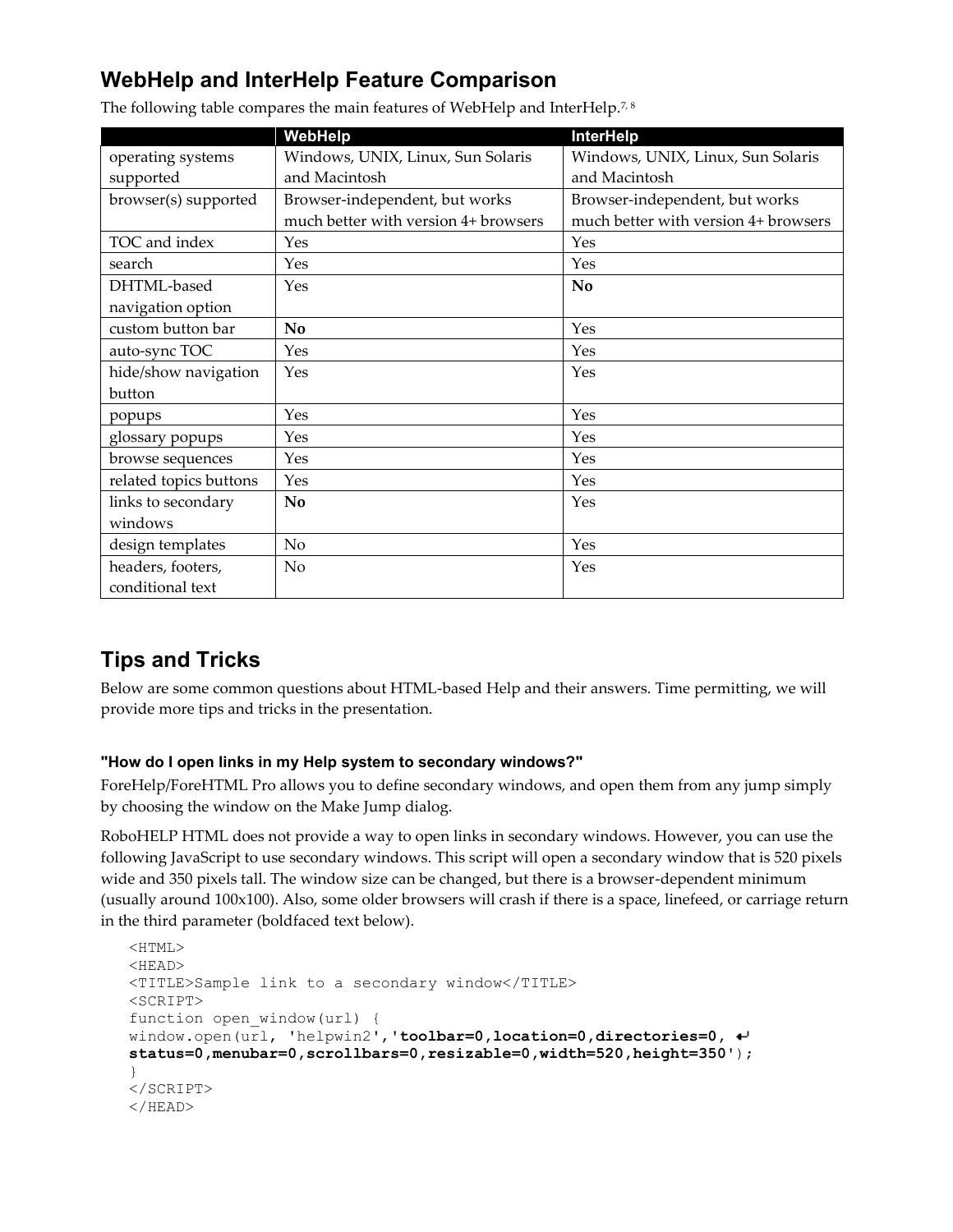```
<BODY>
<A HREF = "javascript:open_window('secondarytopic.htm')">Link text</A>
</BODY>
</HTML>
```
#### **"How do I open the Help system when the user presses F1?"**

Internet Explorer supports the "onHelp" event. Any scripts assigned to this event will be run when the user presses F1. Netscape 4 does not support the onHelp event, so any scripts associated with the onHelp event are ignored.

The example below uses the onHelp event to open the "samplehelp" Help system when the user presses F1. Normally, the IE help system opens when you press F1. The "return false" command tells IE to not open its own Help system.

```
<HTML>
<HEAD>
<TITLE>Sample F1 Help application page</TITLE>
<SCRIPT>
function openhelp() {
window.open("samplehelp.htm","helpwin",'toolbar=0,location=0,directories=0,<sup>↓</sup>
status=0,menubar=0,scrollbars=0,resizable=1,width=700,height=500');
}
</SCRIPT>
</HEAD><BODY onhelp="openhelp();return false">
This is a sample page.
</BODY>
</HTML>
```
### **Recommended Resources**

The following Web sites provide information about HTML-based Help:

### **[www.cpub.com/archives/winhelp-l/winhelp-l.htm](http://www.cpub.com/winhelp-l/winhelp-l.htm)**

The WinHelp e-mail discussion group archive. If you have a question about online Help, this should be your first stop.

#### **www.egroups.com/group/HATT**

The new Help Authoring Tools and Technologies email discussion group. This group replaces the WinHelp list. If you don't find an answer in the archives, post your question here.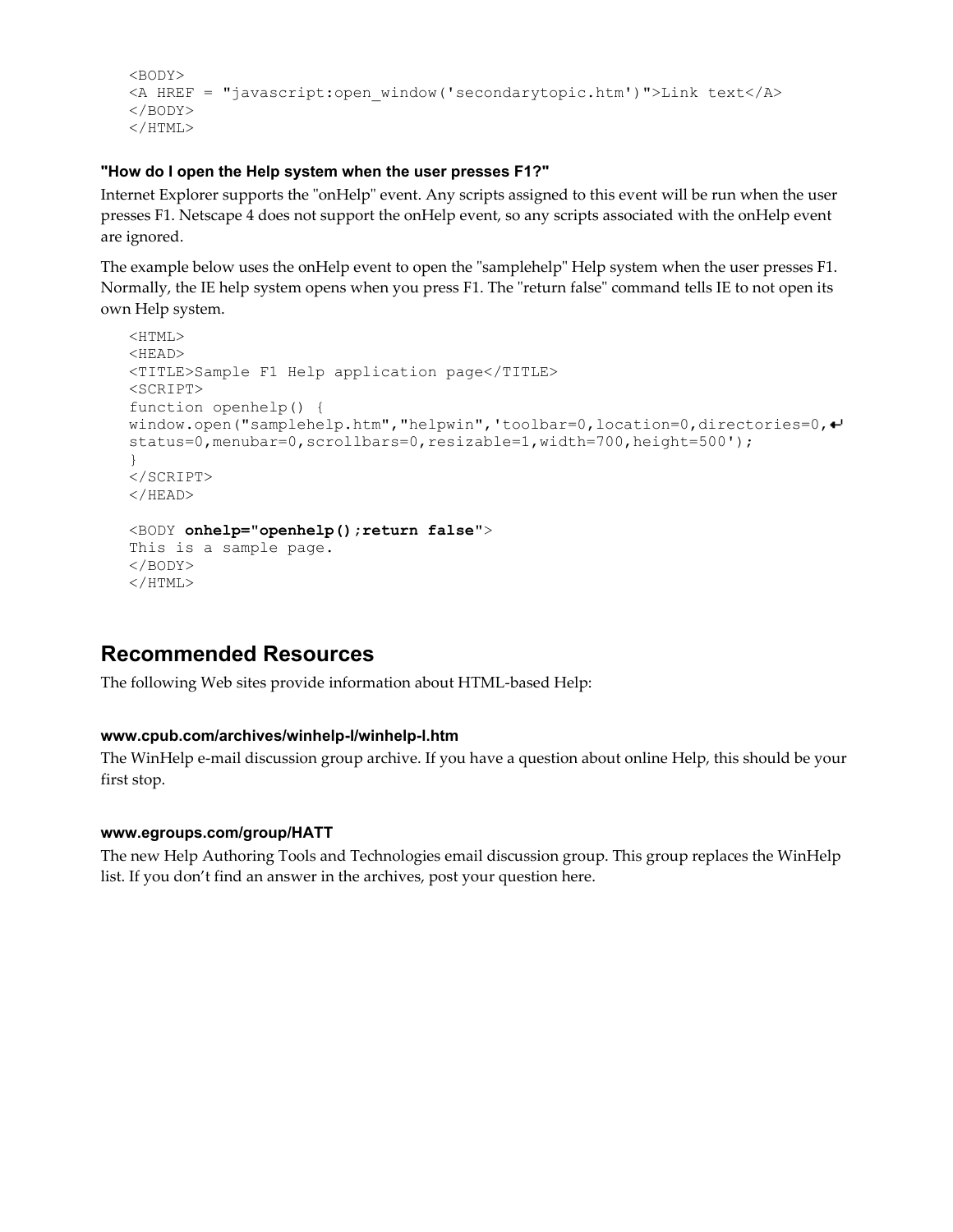#### **www.helpcommunity.com**

eHelp's web-based RoboHELP discussion group. It's a great place to post RoboHELP questions.

#### **www.hypertrain.com**

The Hypertrain dot com website is a great example of WebHelp. It offers descriptions of Dave's classes, links to books and websites about HTML-based Help, downloads from Dav'es presentations, and a fun trivia quiz.

#### **www.userfirst.net**

The User First Services website includes information about HTML-based Help, past presentations, sample Help systems, and a "links" page with links to Web sites about online help development, Help authoring tools, usability, GUI design, instructional design, and rhetoric.

#### **http://www.ff.com/Support/Pro\_IHQ.htm**

ForeFron'ts InterHelp FAQ page offers answers to common InterHelp questions. It's a great place to start if you are having trouble with your InterHelp Help system.

#### **robohelp-resources.helpcommunity.com/resources/wh3\_information\_pack.htm**

eHelp's WebHelp 3 Information Pack. This WinHelp system provides in-depth information about WebHelp- and it's a great example of a WebHelp Help system.

### **References**

<sup>1</sup> Internet Explorer technology information: http://support.microsoft.com/support/default.asp?PR=ie&FR=0&SD=GN&LN=EN-US

<sup>2</sup> Netscape Navigator technology information: http://www.netscape.com/download/prodinfonfs\_1.html

<sup>3</sup>Opera technology information: http://www.opera.com/features.html

<sup>4</sup>WebTV technology information: http://developer.webtv.net/authoring/faq/Default.htm

<sup>5</sup>StatMarket's browser statistics: April 3, 1999: http://statmarket.com/html/sample\_browsers.html

<sup>6</sup>Browser Watch's Internet Explorer statistics for October 1, 2000: http://browserwatch.internet.com/stats/ua-microsoft.html

<sup>7</sup>Browser Watch's Netscape statistics for October 1, 2000: http://browserwatch.internet.com/stats/ua-netscape.html

<sup>8</sup>Jakob Nielsen's Alertbox, April 18, 1999: Stuck With Old Browsers Until 2003 http://www.useit.com/alertbox/990418.html

<sup>9</sup> Browser Watch's Browser's A-M statistics for October 1, 2000: http://browserwatch.internet.com/stats/ua-1.html

10 E. M. Rogers (1995). *Diffusion of Innovations*, 4th edition. New York: The Free Press.